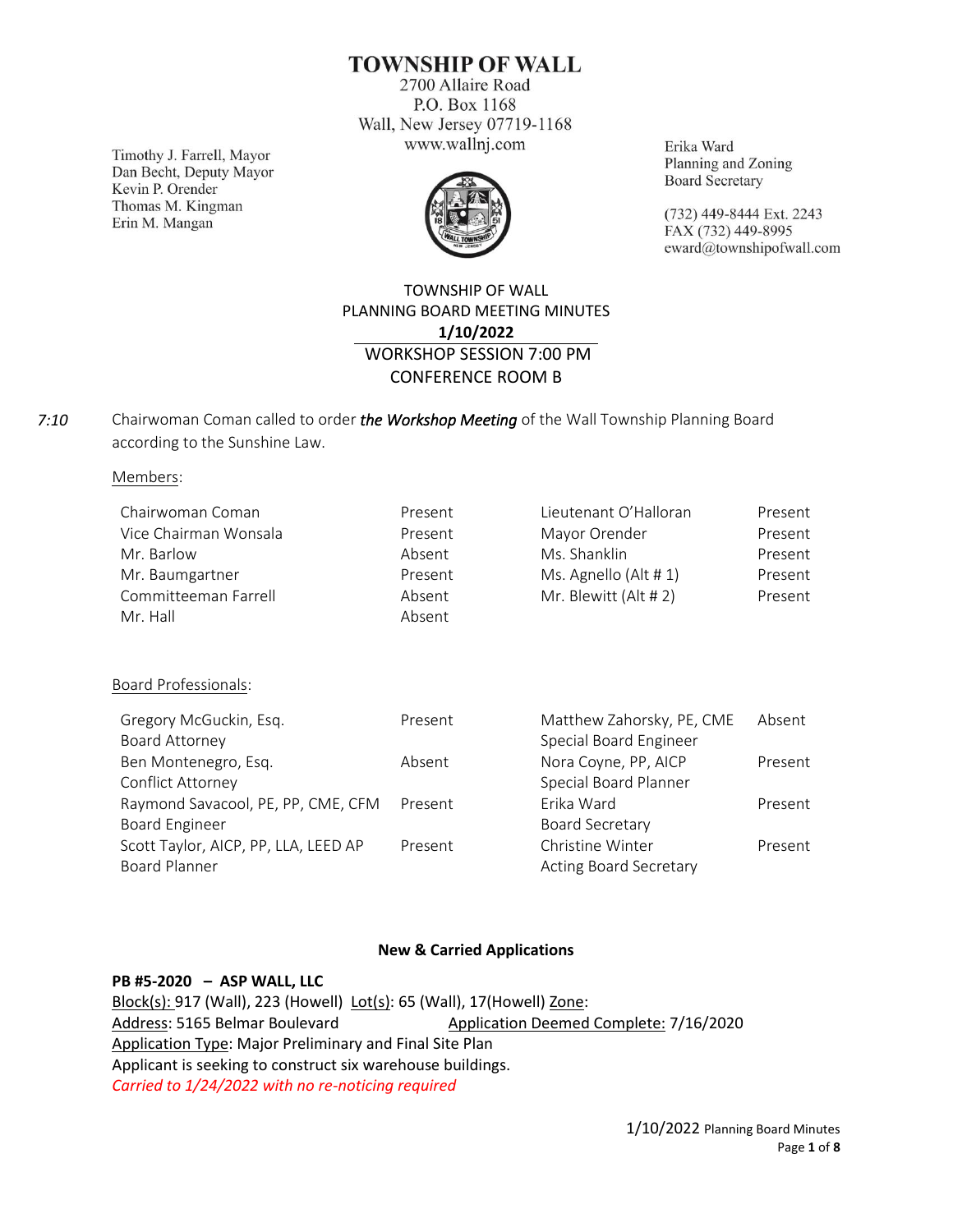### **PB# 20-2021 – 35 West, LLC**

Block(s): 263 Lot(s): 5 Zone: HB-80 Address: 2157 Highway 35 Application Deemed Complete: 12/13/2021 Application Type: Major Preliminary and Final Site Plan with Bulk Variances Applicant is seeking to install outdoor seating for Turning Point, and associated site improvements. *Carried to 2/7/2022 with new noticing required.* 

### **PB # 19-2021 – McDonalds**

Block(s): 88 Lot(s): 11 Zone: HB-80 Address: 1831 NJ 35 Application Deemed Complete: 12/7/2021 Application Type: Major Preliminary and Final Site Plan with Bulk Variances Applicant is seeking façade renovations, signage and site improvements for existing drive-thru restaurant *Carried to 2/7/2022 with no re-noticing required.*

### **PB # 18-2021 – Two Jay Realty, LLC**

Block(s): 811.10 Lot(s): 17.01 Zone: HB-40 Address: 2415 Highway 35 Application Deemed Complete: 10/22/2021 Application Type: Major Preliminary and Final Site Plan Applicant is seeking to expand the vehicle storage area at the rear of the property.

### **Resolutions**

### **PB # 16-2021 – JSM at 1880 Hwy 34 Wall, LLC**

Block(s): 945, Lot(s): 11 Address: 1880 Highway 34 *Carried to a later date*

### **PB # 17-2021 – Glen Oaks Partners, LP**

Block(s): 774, Lot(s): 8, 8.3201 Address: Glen Oaks Lane, 3400-3406 Aspen Circle *Carried to a later date*

### **PB # 15-2021 – Target Corp.**

Block(s): 88, Lot(s): 4, 5 Address: 1825 & 1821 Highway 35 *Carried to a later date*

### **Other Business**

### **Minutes to be Adopted**

**12/20/2021**

### **Adjournment**

### 7:30 pm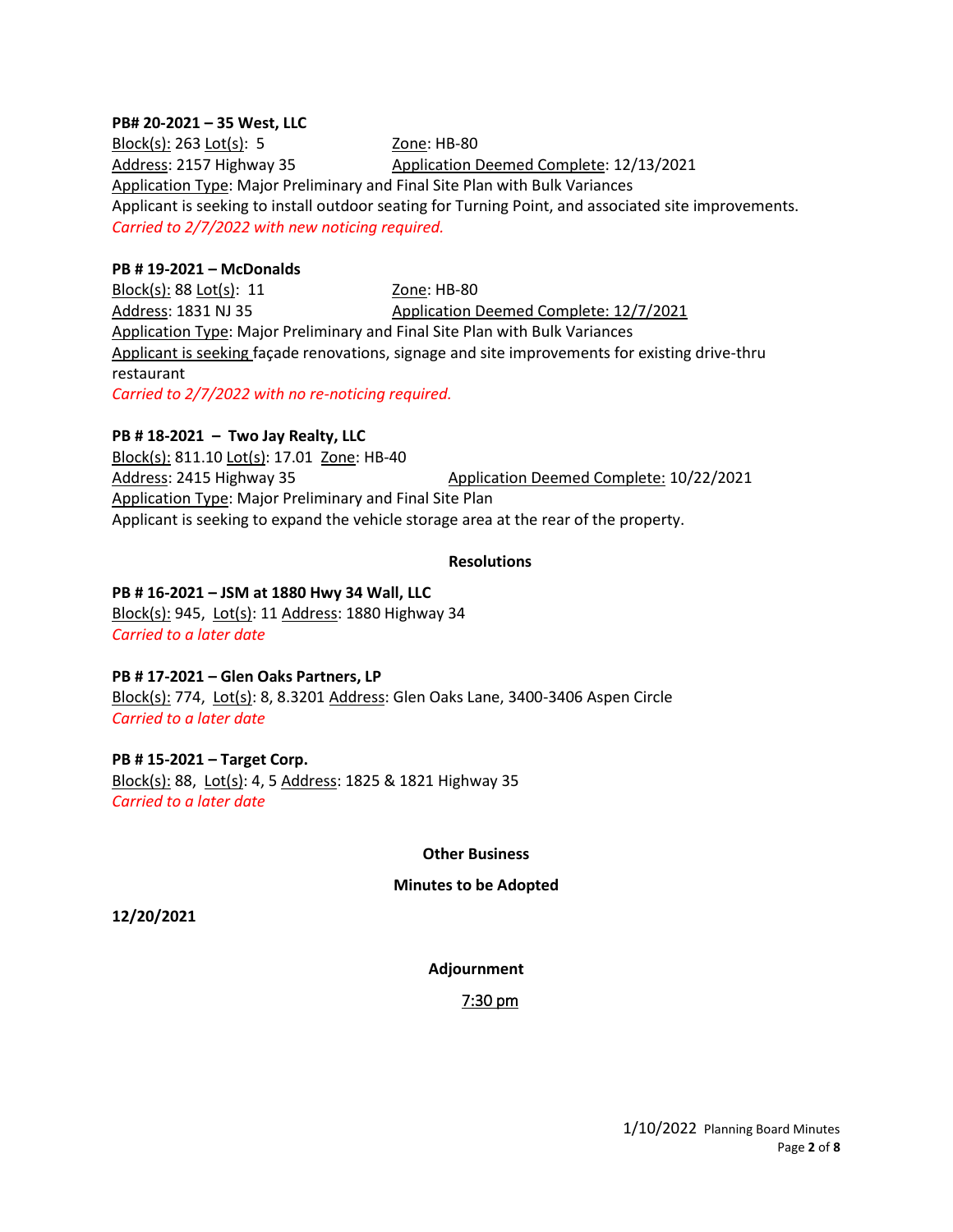# **TOWNSHIP OF WALL**

2700 Allaire Road P.O. Box 1168 Wall, New Jersey 07719-1168 www.wallnj.com

Timothy J. Farrell, Mayor Dan Becht, Deputy Mayor Kevin P. Orender Thomas M. Kingman Erin M. Mangan



Erika Ward Planning and Zoning **Board Secretary** 

(732) 449-8444 Ext. 2243 FAX (732) 449-8995 eward@townshipofwall.com

## TOWNSHIP OF WALL PLANNING BOARD MEETING MINUTES **1/10/2022** REGULAR MEETING IMMEDIATELY FOLLOWING WORKSHOP SESSION MUNICIPAL MEETING ROOM

| 7:35PM | Chairwoman called to order the Regular Meeting of the Wall Township Planning Board at according to the |
|--------|--------------------------------------------------------------------------------------------------------|
|        | Sunshine Law.                                                                                          |

### Roll Call

### Members:

| Chairwoman Coman<br>Vice Chairman Wonsala<br>Mr. Barlow<br>Mr. Baumgartner<br>Committeeman Farrell (VIA PHONE)<br>Mr. Hall<br><b>Board Professionals:</b> | Present<br>Present<br>Absent<br>Present<br>Present<br>Absent | Lieutenant O'Halloran<br>Mayor Orender<br>Ms. Shanklin<br>Ms. Agnello (Alt # 1)<br>Mr. Blewitt (Alt # 2) | Present<br>Present<br>Present<br>Present<br>Present |
|-----------------------------------------------------------------------------------------------------------------------------------------------------------|--------------------------------------------------------------|----------------------------------------------------------------------------------------------------------|-----------------------------------------------------|
|                                                                                                                                                           |                                                              |                                                                                                          | Absent                                              |
| Gregory McGuckin, Esq.<br>Board Attorney                                                                                                                  | Present                                                      | Matthew Zahorsky, PE, CME<br>Special Board Engineer                                                      |                                                     |
| Ben Montenegro, Esq.                                                                                                                                      | Absent                                                       | Nora Coyne, PP, AICP                                                                                     | Absent                                              |
| Conflict Attorney                                                                                                                                         |                                                              | Special Board Planner                                                                                    |                                                     |
| Raymond Savacool, PE, PP, CME, CFM                                                                                                                        | Present                                                      | Erika Ward                                                                                               | Present                                             |
| Board Engineer                                                                                                                                            |                                                              | <b>Board Secretary</b>                                                                                   |                                                     |
| Scott Taylor, AICP, PP, LLA, LEED AP                                                                                                                      | Present                                                      | Christine Winter                                                                                         | Present                                             |
| <b>Board Planner</b>                                                                                                                                      |                                                              | <b>Acting Board Secretary</b>                                                                            |                                                     |
|                                                                                                                                                           |                                                              |                                                                                                          |                                                     |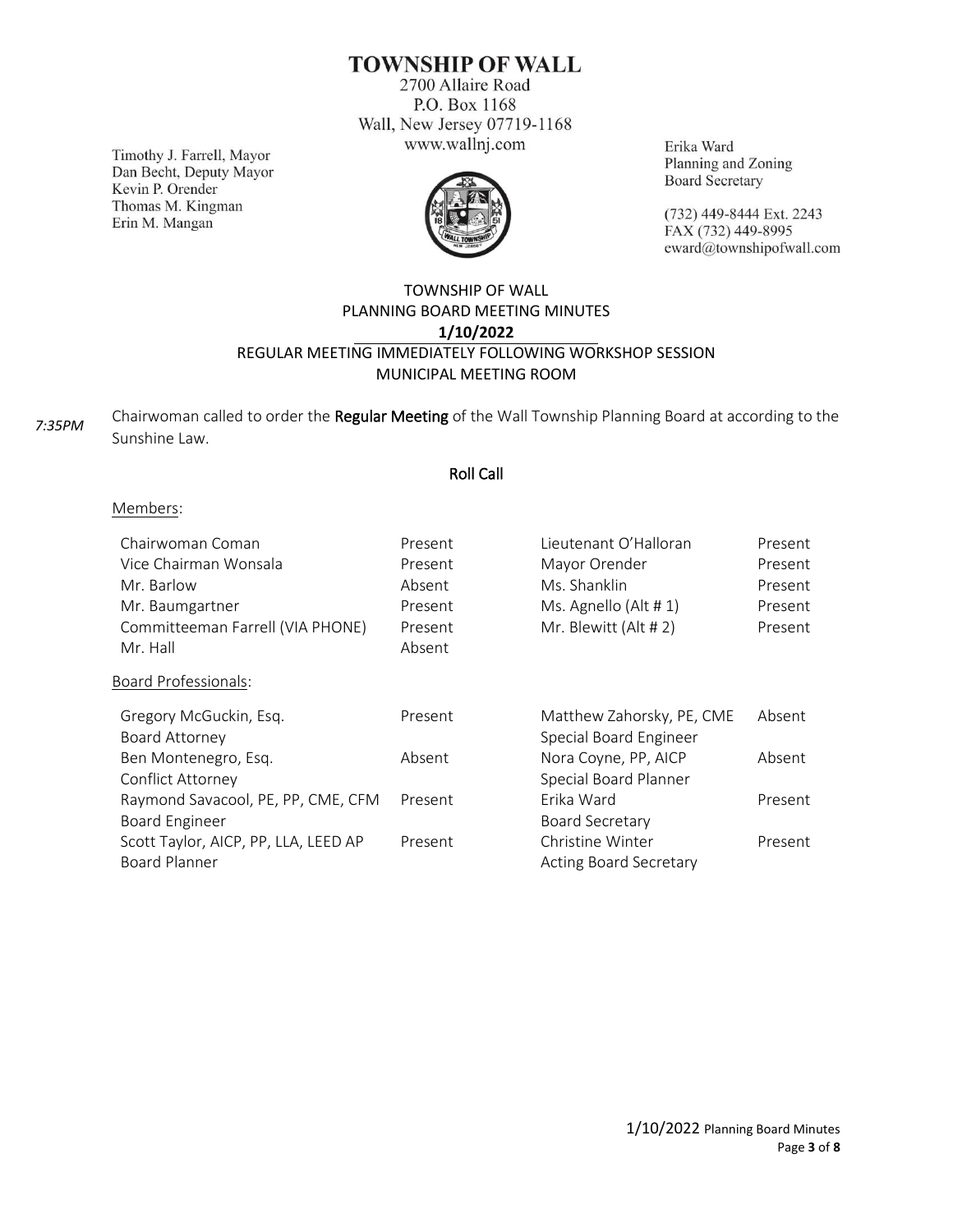### *2022 REORGANIZATION*

### *ELECTION OF OFFICERS*

#### Election of Chairman

On a motion from Ms. Shanklin, seconded by Mr. Baumgartner, Kristin Coman was nominated as Chairwoman of the Wall Township Planning Board for 2022. There were no other nominations.

| Chairwoman Coman      | N/A    | Lieutenant O'Halloran | Yea |
|-----------------------|--------|-----------------------|-----|
| Vice Chairman Wonsala | Yea    | Mayor Orender         | Yea |
| Mr. Barlow            | Absent | Ms. Shanklin          | Yea |
| Mr. Baumgartner       | Yea    | Ms. Agnello (Alt #1)  | Yea |
| Committeeman Farrell  | Yea    | Mr. Blewitt (Alt #2)  | Yea |
| Mr. Hall              | Absent |                       |     |

### Election of Vice-Chairman

On a motion from Ms. Shanklin, seconded by Ms. Agnello, Richard Wonsala was nominated as Vice Chairman of the Wall Township Planning Board for 2022. There were no other nominations.

| Chairwoman Coman      | Yea    | Lieutenant O'Halloran | Yea |
|-----------------------|--------|-----------------------|-----|
| Vice Chairman Wonsala | N/A    | Mayor Orender         | Yea |
| Mr. Barlow            | Absent | Ms. Shanklin          | Yea |
| Mr. Baumgartner       | Yea    | Ms. Agnello (Alt #1)  | Yea |
| Committeeman Farrell  | Yea    | Mr. Blewitt (Alt #2)  | Yea |
| Mr. Hall              | Absent |                       |     |

### Appointment of Secretary

On a motion from Ms. Agnello, seconded by Mr. Wonsala, the Board voted to adopt Erika Ward as Secretary of the Wall Township Planning Board for 2022. There were no other recommendations.

| Chairwoman Coman      | Үеа    | Lieutenant O'Halloran | Yea |
|-----------------------|--------|-----------------------|-----|
| Vice Chairman Wonsala | Үеа    | Mayor Orender         | Yea |
| Mr. Barlow            | Absent | Ms. Shanklin          | Yea |
| Mr. Baumgartner       | Yea    | Ms. Agnello (Alt #1)  | Yea |
| Committeeman Farrell  | Yea    | Mr. Blewitt (Alt #2)  | Yea |
| Mr. Hall              | Absent |                       |     |

### Appointment of Acting Secretary

On a motion from Ms. Shanklin, seconded by Ms. Agnello, the Board voted to adopt Christine Winter as Acting Secretary of the Wall Township Planning Board for 2022. There were no other recommendations.

| Chairwoman Coman      | Yea    | Lieutenant O'Halloran | Yea |
|-----------------------|--------|-----------------------|-----|
| Vice Chairman Wonsala | Yea    | Mayor Orender         | Yea |
| Mr. Barlow            | Absent | Ms. Shanklin          | Yea |
| Mr. Baumgartner       | Yea    | Ms. Agnello (Alt #1)  | Yea |
| Committeeman Farrell  | Yea    | Mr. Blewitt (Alt #2)  | Yea |
| Mr. Hall              | Absent |                       |     |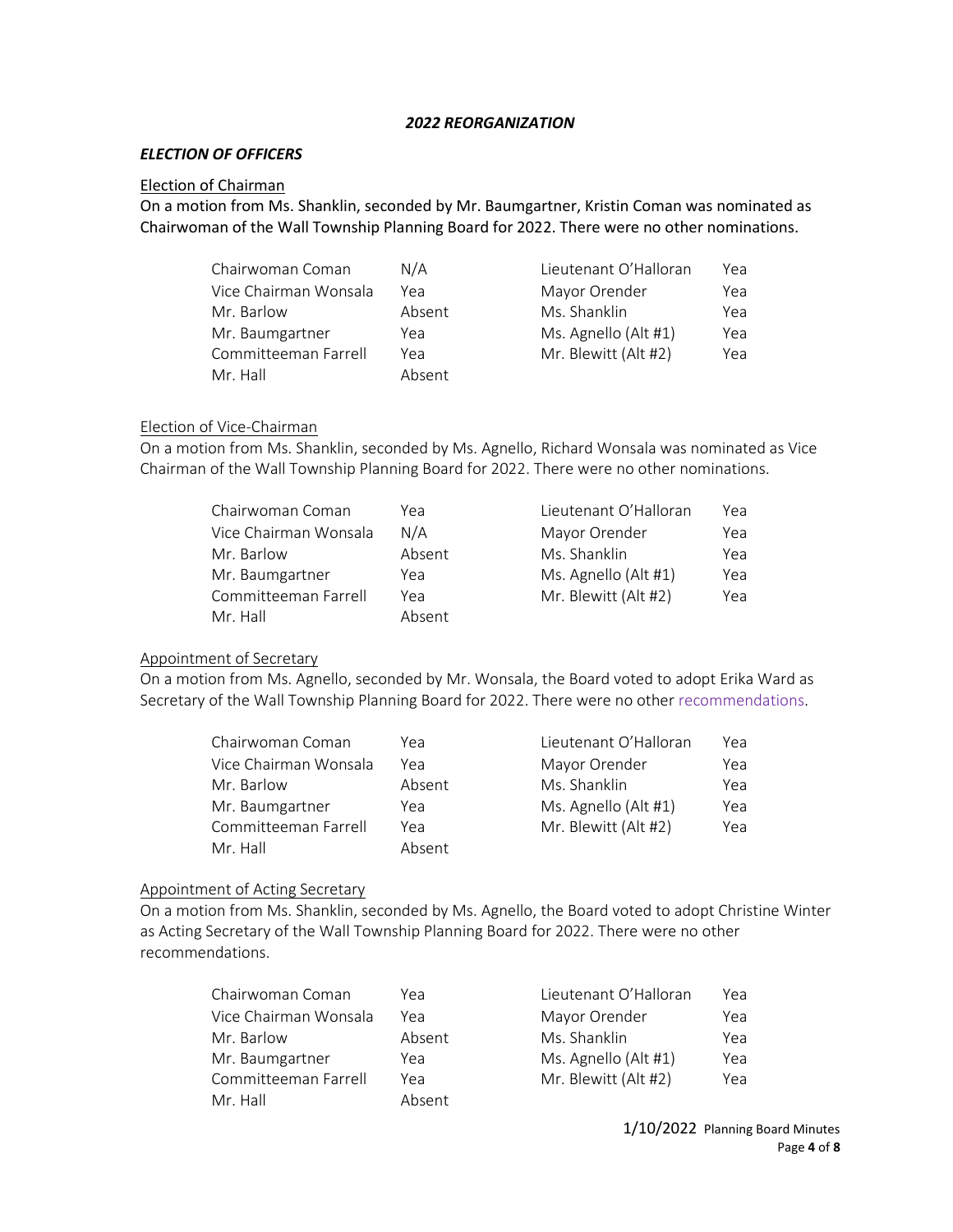### Appointment of Board Attorney – Gregory McGuckin

On a motion from Mr. Baumgartner, seconded by Mr. Wonsala, the Board voted to adopt Gregory McGuckin, Esq., was appointed as Board Attorney for 2022.

| Chairwoman Coman      | Yea    | Lieutenant O'Halloran | Yea |
|-----------------------|--------|-----------------------|-----|
| Vice Chairman Wonsala | Үеа    | Mayor Orender         | Yea |
| Mr. Barlow            | Absent | Ms. Shanklin          | Yea |
| Mr. Baumgartner       | Yea    | Ms. Agnello (Alt #1)  | Yea |
| Committeeman Farrell  | Yea    | Mr. Blewitt (Alt #2)  | Yea |
| Mr. Hall              | Absent |                       |     |

### Appointment of Special Board Attorney – Ben Montenegro

On a motion from Ms. Shanklin seconded by Mr. Baumgartner, the Board voted to adopt Ben Montenegro of Montenegro, Thompson, Montenegro and Genz as Special Board Attorney for 2022.

| Chairwoman Coman      | Yea    | Lieutenant O'Halloran | Yea |
|-----------------------|--------|-----------------------|-----|
| Vice Chairman Wonsala | Үеа    | Mayor Orender         | Yea |
| Mr. Barlow            | Absent | Ms. Shanklin          | Yea |
| Mr. Baumgartner       | Yea    | Ms. Agnello (Alt #1)  | Yea |
| Committeeman Farrell  | Yea    | Mr. Blewitt (Alt #2)  | Yea |
| Mr. Hall              | Absent |                       |     |

### Appointment of Engineer-Ray Savacool, PE, PP, CME, CFM T&M Associates

On a motion from Mr. Wonsala, seconded by Ms. Shanklin, the Board voted to adopt Ray Savacool, PE, PP, CME, CFM T&M Associates as Planning Board Engineer for 2022.

| Chairwoman Coman      | Yea    | Lieutenant O'Halloran | Yea |
|-----------------------|--------|-----------------------|-----|
| Vice Chairman Wonsala | Үеа    | Mayor Orender         | Yea |
| Mr. Barlow            | Absent | Ms. Shanklin          | Yea |
| Mr. Baumgartner       | Yea    | Ms. Agnello (Alt #1)  | Yea |
| Committeeman Farrell  | Yea    | Mr. Blewitt (Alt #2)  | Yea |
| Mr. Hall              | Absent |                       |     |

### Appointment of Special Board Engineer-Matthew Zahorsky

On a motion from Ms. Shanklin, seconded by Mr. Blewitt, the Board voted to adopt Matt Zahorsky as Special Board Engineer for 2022.

| Chairwoman Coman      | Yea    | Lieutenant O'Halloran | Yea |
|-----------------------|--------|-----------------------|-----|
| Vice Chairman Wonsala | Yea    | Mayor Orender         | Yea |
| Mr. Barlow            | Absent | Ms. Shanklin          | Yea |
| Mr. Baumgartner       | Yea    | Ms. Agnello (Alt #1)  | Yea |
| Committeeman Farrell  | Yea    | Mr. Blewitt (Alt #2)  | Yea |
| Mr. Hall              | Absent |                       |     |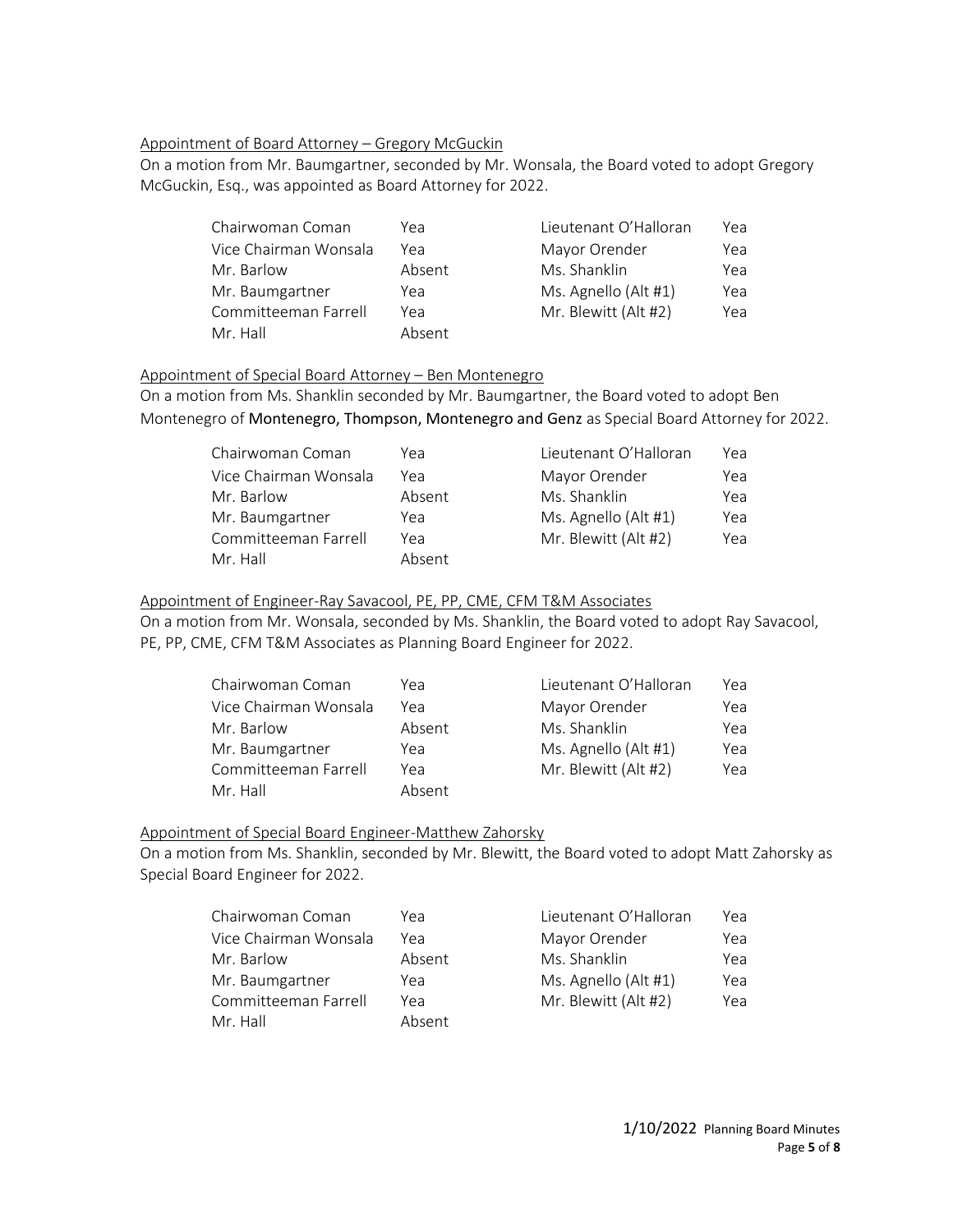Appointment of Planner-Scott Taylor, P.P., AICP, LLA, LEED, AP of Taylor Design Group On a motion from Ms. Shanklin, seconded by Mr. Wonsala , Scott Taylor, P.P., AICP was appointed as Planning Board Engineer for 2022.

| Chairwoman Coman      | Yea    | Lieutenant O'Halloran | Yea |
|-----------------------|--------|-----------------------|-----|
| Vice Chairman Wonsala | Yea    | Mayor Orender         | Yea |
| Mr. Barlow            | Absent | Ms. Shanklin          | Yea |
| Mr. Baumgartner       | Yea    | Ms. Agnello (Alt #1)  | Yea |
| Committeeman Farrell  | Yea    | Mr. Blewitt (Alt #2)  | Yea |
| Mr. Hall              | Absent |                       |     |

### Appointment of Special Board Planner-Nora Coyne

On a motion from Ms. Shanklin, seconded by Mr. Baumgartner, Nora Coyne was appointed Special Board Planner for 2022.

| Yea    | Lieutenant O'Halloran | Yea |
|--------|-----------------------|-----|
| Yea    | Mayor Orender         | Yea |
| Absent | Ms. Shanklin          | Yea |
| Yea    | Ms. Agnello (Alt #1)  | Yea |
| Yea    | Mr. Blewitt (Alt #2)  | Yea |
| Absent |                       |     |
|        |                       |     |

Establishment Meeting Schedule for 2022 and Reorganization Meeting date for 2023. On a motion from Mr. Wonsala, seconded by Ms. Shanklin, the Board voted to adopt the 2022 Meeting Schedule and the 2023 Reorganization meeting date for January 9, 2023.

| Chairwoman Coman      | Yea    | Lieutenant O'Halloran | Yeal |
|-----------------------|--------|-----------------------|------|
| Vice Chairman Wonsala | Yea    | Mayor Orender         | Yea  |
| Mr. Barlow            | Absent | Ms. Shanklin          | Yea  |
| Mr. Baumgartner       | Yea    | Ms. Agnello (Alt #1)  | Yea  |
| Committeeman Farrell  | Yea    | Mr. Blewitt (Alt #2)  | Yea  |
| Mr. Hall              | Absent |                       |      |

### **New and Carried Applications**

### **PB #5-2020 – ASP WALL, LLC**

Block(s): 917 (Wall), 223 (Howell) Lot(s): 65 (Wall), 17(Howell) Zone: Address: 5165 Belmar Boulevard Application Deemed Complete: 7/16/2020 Application Type: Major Preliminary and Final Site Plan Applicant is seeking to construct six warehouse buildings. *Carried to 1/24/2022 with no re-noticing required*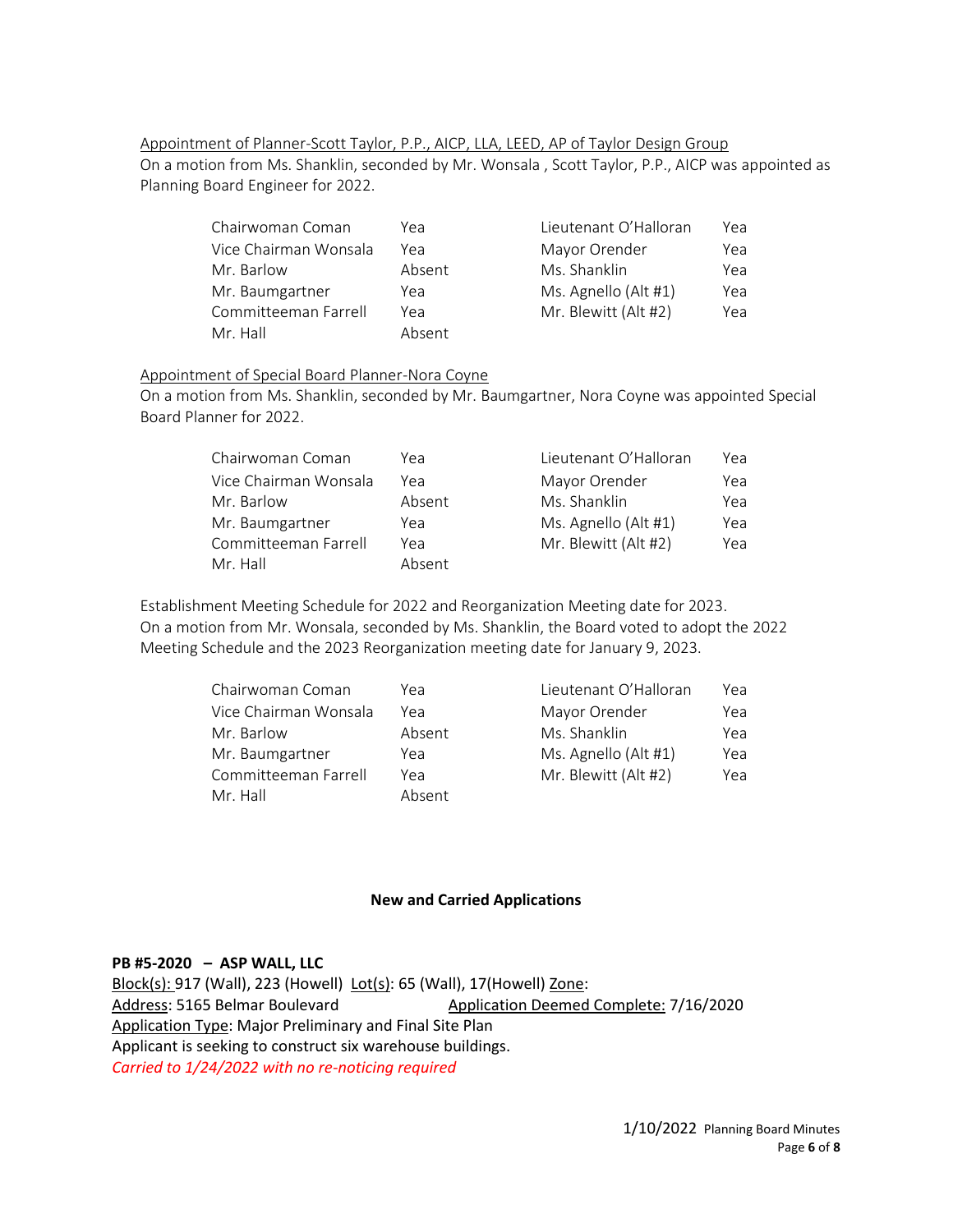### **PB# 20-2021 – 35 West, LLC**

Block(s): 263 Lot(s): 5 Zone: HB-80 Address: 2157 Highway 35 Application Deemed Complete: 12/13/2021 Application Type: Major Preliminary and Final Site Plan with Bulk Variances Applicant is seeking to install outdoor seating for Turning Point, and associated site improvements. *Carried to 2/7/2022 with new noticing required.* 

### **PB # 19-2021 – McDonalds**

Block(s): 88 Lot(s): 11 Zone: HB-80 Address: 1831 NJ 35 Application Deemed Complete: 12/7/2021 Application Type: Major Preliminary and Final Site Plan with Bulk Variances Applicant is seeking façade renovations, signage and site improvements for existing drive-thru restaurant *Carried to 2/7/2022 with no re-noticing required.*

#### *7:47PM*

### **PB # 18-2021 – Two Jay Realty, LLC**

Block(s): 811.10 Lot(s): 17.01 Zone: HB-40 Address: 2415 Highway 35 Application Deemed Complete: 10/22/2021 Application Type: Major Preliminary and Final Site Plan Applicant is seeking to expand the vehicle storage area at the rear of the property. For the Applicant

- **John H. Hague, Esq., Attorney**
- **Mark Lescavage, Senior Project Manager**
- **Deborah Lawlor, P.P. Planner**
- **Jack Fletcher, Owner**

### From the Public

• **Chris Meikle, resident** 

- Inquired about completion time, which is scheduled for 6/2022

### Summary

The applicant discussed adding 152 parking spaces on to their already proposed and approved 192 spaces, fence location, planting Evergreen trees as a residential buffer, and the positive and negative criteria for approval.

#### Decision

- Motion: Vice Chairman Wonsala
- Second: Ms. Shanklin
- Roll Call:

| Chairwoman Coman      | Үеа    | Lieutenant O'Halloran | Yea |
|-----------------------|--------|-----------------------|-----|
| Vice Chairman Wonsala | Үеа    | Mayor Orender         | Yea |
| Mr. Barlow            | Absent | Ms. Shanklin          | Yea |
| Mr. Baumgartner       | Yea    | Ms. Agnello (Alt #1)  | Yea |
| Committeeman Farrell  | Үеа    | Mr. Blewitt (Alt #2)  | Yea |
| Mr. Hall              | Absent |                       |     |

| Lieutenant O'Halloran | Yea |
|-----------------------|-----|
| Mayor Orender         | Yea |
| Ms. Shanklin          | Yea |
| Ms. Agnello (Alt #1)  | Yea |
| Mr. Blewitt (Alt #2)  | Yea |

Application approved with conditions.